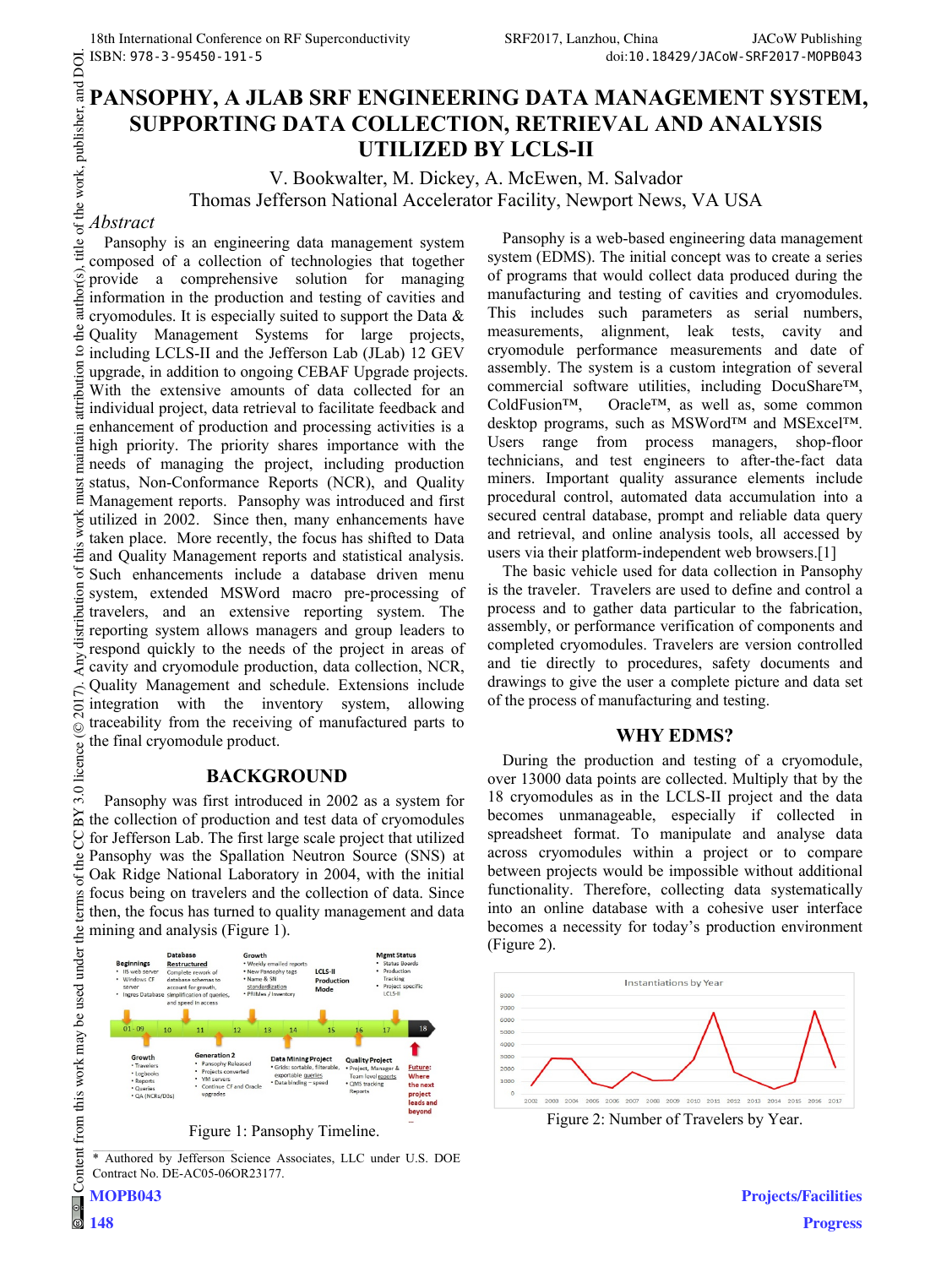Pansophy, a JLab EDMS, is utilized for both large production runs, such projects including SNS, CEBAF 12 GeV upgrade and the current LCLS-II, but is also a useful system for monitoring and collecting data for research projects (Figure 3).



Figure 3: Number of Travelers for Major Projects.

Having data in an EDMS allows for the capability of part traceability throughout the assembly process and it permits the notation of conformance issues or discrepancies in processing, such items that previously may have been overlooked or lost. Additionally, reporting becomes a simplified process. Reports are readily producible for daily progress of a production line, comparisons of cavity tests results and Project Management weekly and monthly reports. Another benefit is the comparison of key performance metrics across all projects, e.g. *Q*0, FE, etc.

## **MENU SYSTEM ENHANCEMENT**

Part of an EDMS is the cohesiveness of a user interface so that users of the system can readily find projects, data and reports. For Pansophy the menu system is an in-house design, utilizing a single database table that stores all the individual menus for the various functional Pansophy areas. The data dynamically builds a Hyper Text Mark-up Language (HTML) structure to create the menu. The table is based on a parent and child method, meaning the table includes an item ID column that acts as the parent, and a parent reference column that acts as the child, subsequently putting the child under the parent in the menu, creating a tree structure. In addition, the table includes additional columns, such as the display name and hyperlink. A hierarchical query filters the data based on the functional area selected from the main menu, which acts as the highest parent (Item ID 0) in the table.

HTML tags for unordered and ordered lists  $\langle \langle ul \rangle$  and  $\langle$ li $>$  tags) are used to build the HTML structure of the menu as the query data is processed in an algorithm. The algorithm allows for n-depth of any members and assigns class attributes for headers and hyperlinks. Cascading Style Sheets (CSS) are used to provide an easy to use visual presentation of menu items. With improvements to Pansophy happening dynamically, updates to the menu system can be made to the database and are immediately available to the user without requiring a system restart or downtime.

# **TRAVELERIZATION ENHANCEMENT**

With travelers being the base unit of the Pansophy system by which processes are defined, and data to be collected is called out, it is important that the subject matter expert (SME) be the author of the traveler. The use of MSWord and a series of macros aid the SME in writing the traveler, thus simplifying the process and making it feasible for more SMEs to write travelers. These macros are embedded in a Pansophy ribbon on an accessible template in which traveler procedures are clearly defined and consistently written. Once the traveler is written, it is then sent to the programmer for processing.

The Pansophy format for a traveler is a series of ColdFusion HTML form pages, written in ColdFusion Mark-up Language (CFML), allowing the traveler to have increased ability to interact with the database. To expedite and simplify the achievement of this format from the maint SME-written MSWord traveler, the programmer converts the document using an MSWord macro, a Java pre**isi** processor, and a script program. The MSWord macro Ε saves the document into the necessary formats, including the HTM file that the Java pre-processor reads and converts. A web based CFML form page on Pansophy  $\ddot{\circ}$ allows the programmer to select the traveler HTML file to ion be processed, removes MSWord styling, and runs the Java Jut pre-processor. The pre-processor checks for errors, such as duplicate variable names, special characters and ensures that all necessary fields are populated. It then  $\overline{y}$ generates a series of CFML form pages that represent the pages of the traveler, creates configuration files containing the SQL to create and update necessary tables  $\bar{\rm s}$ in the database and moves the created pages and files to ©Content from this work may be used under the terms of the CC BY 3.0 licence ( $@$ the appropriate folders. The programmer finishes the licence process by running a predefined script command that runs the SQL configuration files, thus creating the database 3.0 tables and making the traveler available for use on the ΒY Pansophy system.

Time required to convert an MSWord traveler written by the SME to production in the Pansophy system has been reduced from hours to minutes of processing time.

# **REPORTING ENHANCEMENTS**

# *Traveler Filtering and Sorting Features*

The addition of filtering and sorting capabilities are recent enhancements to report functionality. Initially, values returned for a report were displayed in a tabular \_e format and have since been modified to a grid format with additional functionality.

The primary field for a traveler is the unique sequence number, however it is often more useful to sort by the part serial number, inspection date, or other key field of interest. The new formatting utilizes an AJAX enabled grid to present information. The grid allows users to sort and filter information as needed on any column. The grids also allow the use of hyperlinks, which allows the user to

S

the terms of the

under t

used

work: this from

Content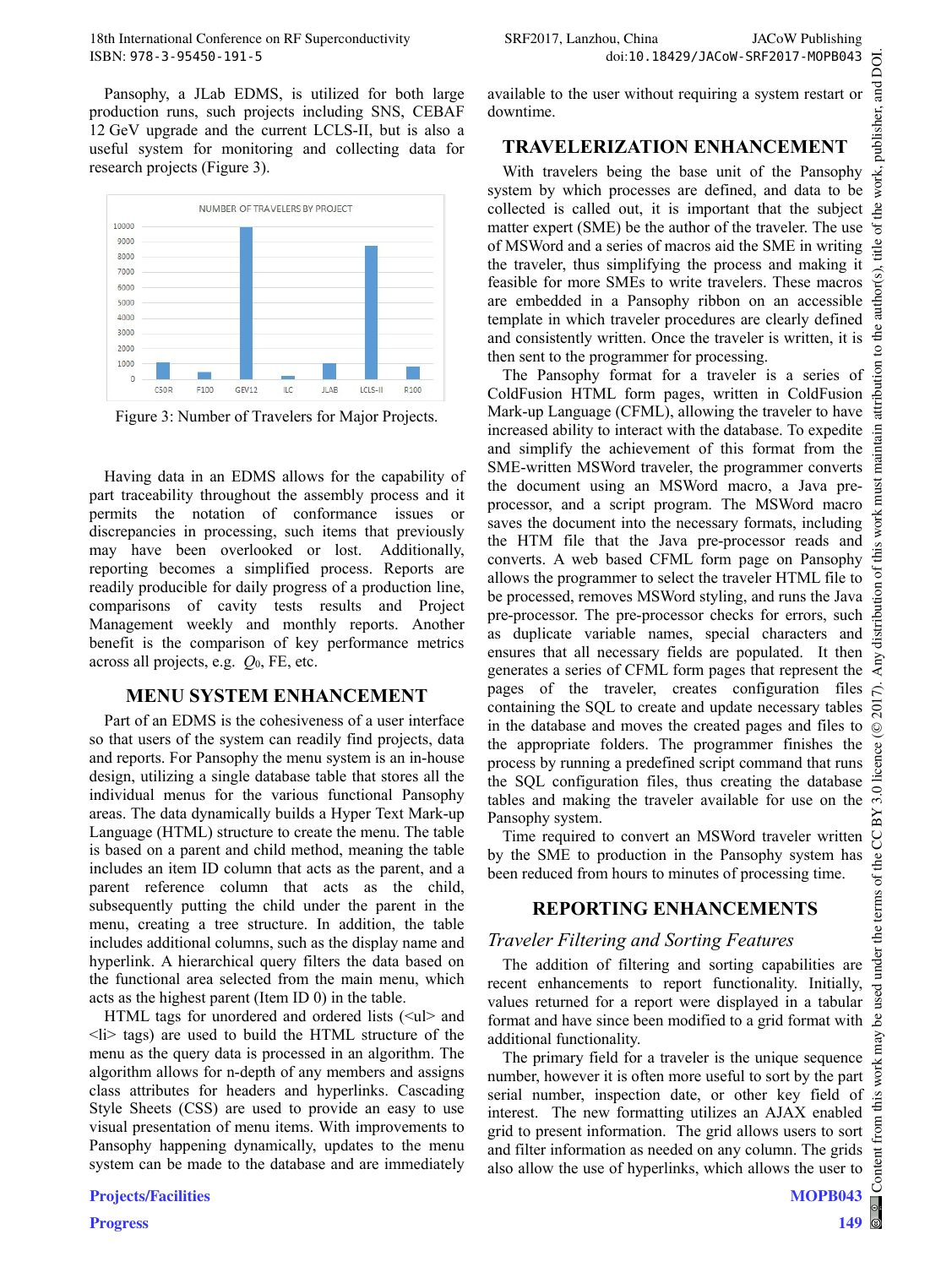and open traveler pages and to access documents directly, and with the use of CSS coding, color and other formatting publisher. enhancements are possible. The grid gives a quick and consistent look and feel to all generated reports and thereby aids the user by focusing their attention to data and not the user interface itself. The filtered data in the grid is exportable to Excel, which provides a useful way to enable users to do additional formatting and analysis work.

#### *Non-Conformance Reporting (NCRs)*

When a part goes through inspection and testing, it may not meet the specifications called for; this then results in a Non-Conformance. A specialized traveler has been  $\mathbf{S}$ adopted to produce a Non-Conformance Report or NCR. The NCR allows managers and SMEs to monitor the acceptability of manufactured parts and permit immediate feedback to head off possible additional problems [2].

The NCR traveler describes the non-conformance or specification that was not met and then it automatically issues an email to the responsible engineer(s) or SME for disposition. Dispositions include Return to Vendor, Reject, Use as Is, Rework, Remeasure and Continue to Next Workstation. The NCR can be tracked and traced back to the inspection/testing traveler in which it originated and the NCR can be monitored through a series of Report Functions to complete the feedback loop.

## *Detours, Deviation, and Discrepancies (D3)*

When processing a part or during an assembly process there may be cause to deviate from the prescribed process and/or procedure. When this happens a D3 traveler is filled out. This specialized traveler maintains information that otherwise may be lost during a production run or testing. This could be something like a machine failure, power outage, or a process had to be restarted for some reason. These insights are conveyed to the SME in order to adapt any necessary changes to processes or procedures.

A D3 differs from a NCR in that the NCR is used when a part or test does not meet prescribed specifications, such as a measurement and stop non-conforming parts from entering production. A D3 is utilized when a process is modified to meet the immediate needs of an assembly, process or test and provides notes for the SMEs.

### *Status Boards (schedule/status)*

Status Boards, utilized by team leaders and project management, show a timeline progression of assembly. Each can show steps within a single traveler or show assembly across several travelers, like in the chart below, which demonstrates a Cryomodule Assembly Status Board [4]. This is very helpful for schedule planning, determining where work is being held up or where more hands are required. These status boards are used heavily to monitor the progress of the LCLS-II project and are being utilized in weekly and monthly status report meetings (Figure 4).

| <b>ICMSN</b> | <b>FRST: Begin Assy</b> | <b>FRST: Leak Check</b> | <b>SCND: 4 Poster My</b>  | <b>SCND: CMAS Phase 2</b> | <b>W: Cantilever</b> | <b>VV: Complete</b> | <b>FNAL: CM MOVED</b>     | <b>FNAL: CM COMPLETE</b> |
|--------------|-------------------------|-------------------------|---------------------------|---------------------------|----------------------|---------------------|---------------------------|--------------------------|
|              | L2PRD-CM-ASSY-FRST      | L2PRD CM ASSY FRS       | <b>L2FRD CM ASSY SCND</b> | L2PRD. CM ASSY, SCND.     | L2PRD CM ASSY.VV     | LIPRD.CM.ASSY.VV    | <b>L2FRD CM ASSY FRAU</b> | L2FRD CHUSSY FRAU        |
| <b>CMM</b>   |                         |                         |                           |                           |                      |                     |                           |                          |
| CM02         | 01/11/17                | 02/17/17                | 02/17/17                  | 04/14/17                  | 04/11/17             | 04/20/17            | 04/20/17                  |                          |
| CARDS        | 03/20/17                | 04/14/17                | 04/14/17                  |                           |                      |                     |                           |                          |
| <b>CARDA</b> | 05/04/17                | 05/31/17                |                           |                           |                      |                     |                           |                          |
| <b>CMM</b>   | 06/01/17                |                         |                           |                           |                      |                     |                           |                          |
| 7.1476       |                         |                         |                           |                           |                      |                     |                           |                          |
| <b>KANDY</b> |                         |                         |                           |                           |                      |                     |                           |                          |
| <b>TANK</b>  |                         |                         |                           |                           |                      |                     |                           |                          |
| <b>CMM</b>   |                         |                         |                           |                           |                      |                     |                           |                          |
| <b>CMTD</b>  |                         |                         |                           |                           |                      |                     |                           |                          |
| <b>CM11</b>  |                         |                         |                           |                           |                      |                     |                           |                          |
| <b>KM12</b>  |                         |                         |                           |                           |                      |                     |                           |                          |
| <b>CM18</b>  |                         |                         |                           |                           |                      |                     |                           |                          |
| 1.111        |                         |                         |                           |                           |                      |                     |                           |                          |

Figure 4: Cryomodule Status Board.

### *Serial Number (SN) Searches (part based)*

The Serial Number Search allows users to select project(s), a serial number acronym, and serial number(s). The report searches through all travelers related to the selected project(s) and returns a list of travelers where the acronym and serial number(s) match, providing a complete document chronology for the selected part.

This also provides and displays a cross-analysis usability of a part previously noted in an NCR or D3, in relation to a traveler. Open / Close status of travelers are also displayed making the engineer(s) aware of current state of part. A single part's entire history is displayed in a simplified user friendly, filterable and sortable listing which can be exported to MSExcel.

## *User Defined Query (UDQ)*

A User-Defined Query enables a user to define ad-hoc queries of the database. Presented with a list of travelers and the data parameters stored with the selected traveler, the user can select what they wish to view and under what conditions. For example, all FEONSET  $\ge$  14 will query the database for all field emission onset values greater than or equal to 14. A tabular display is generated from the selected parameters and presented to the user. The user then has the option to export to Excel for further processing or plotting. This puts the search power into the hands of the SME without requiring the knowledge of programming or database queries.

### **FROM MANUFACTURING TO COMMISSIONING: DRILL-DOWNS**

Traceability of a part within a cryomodule is valuable information for the LCLS-II project. Knowing which cavities were installed in which cryomodule and what the key parameters are for testing, aids in the operation of the accelerator. This traceability is accomplished via a visual drill-down/drill-up reporting system. The drill-down system allows a user to navigate thru levels of data from cryomodule (highest level) to the cavity RF test (lowest level) seeing both summarized data (drill-up) and more detailed data (drill-down). One advantage of these reports is to present an over-view and summary of the key parameters, by cryomodule and by cavity string [3].

The Drill-Down reports present a visual representation of a cryomodule with related stored data parameters and travelers with point and click capability to drill-down to the cavity string assembly layer or drill-out to a specific traveler. This allows traceability from cryomodule (Figure 5) to cavity string (Figure 6) to cavity testing down to inspection and receiving of a part, presenting all associated travelers. This traceability was developed and

DOI.

**150**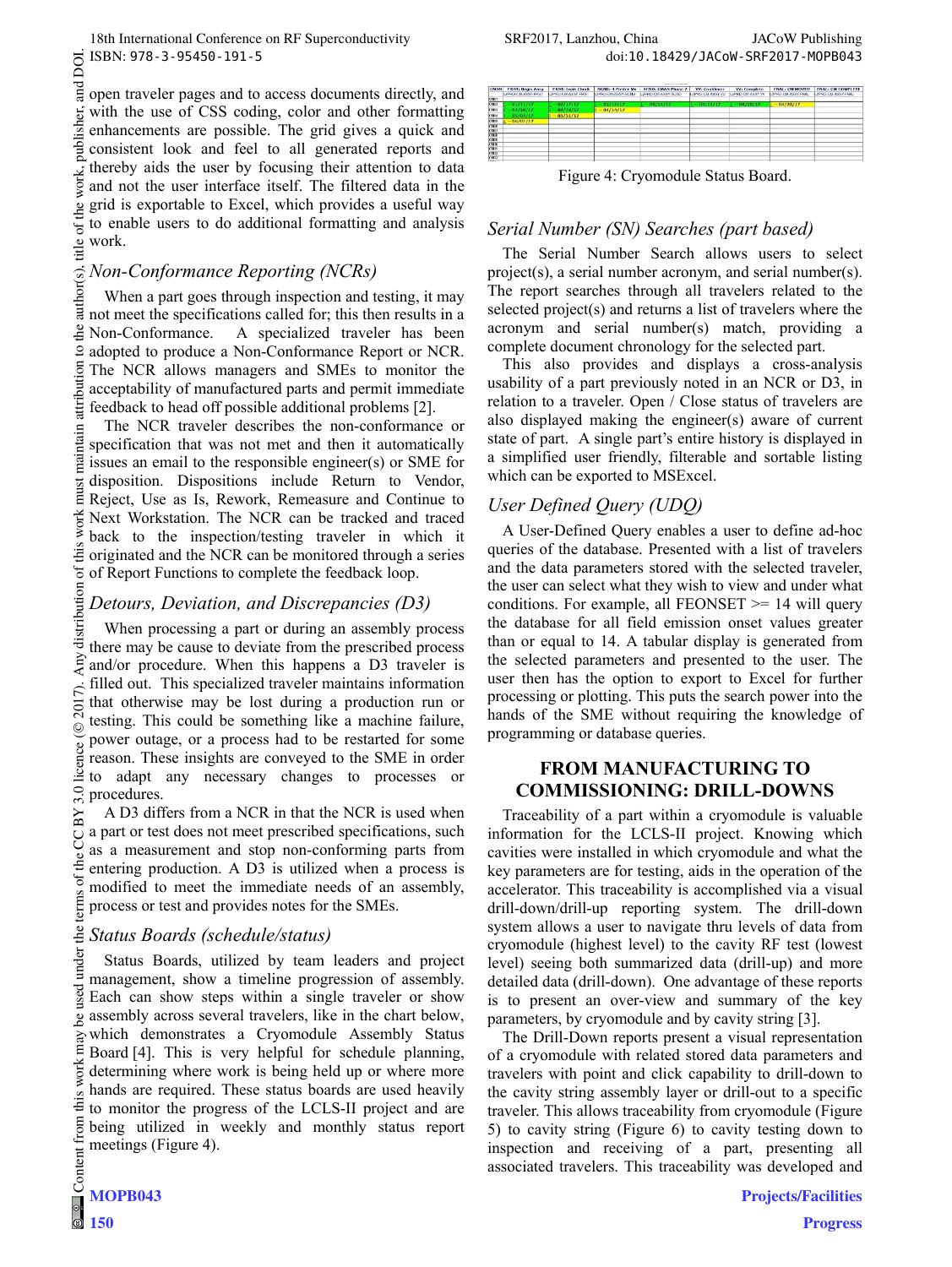highly utilized during the CEBAF 12GeV upgrade and is currently being utilized by the LCLS-II project.



Figure 5: Cryomodule Drilldown and Summary Report.



Figure 6: Cavity String Drilldown and Summary Report.

## **ADDITIONAL ENHANCEMENTS**

## *Hold Points in Assembly Line*

Hold Points have been added to the traveler system to aid LCLS-II managers/team leaders to verify system processing, procedure and data have been collected and followed up to a certain point in the assembly process. This hold point pauses the assembly process until an approver signs off. Hold points are used at the end of cavity string assembly and at workstation changes within the cryomodule assembly process. Thereby ensuring data is collected and specifications are being met.

## *Vendor Supplied Hold Point Data*

A useful addition for the LCLS-II project has been the collection of vendor data. During cavity production, JLab receives, collects and processes vendor hold-point data

#### **Projects/Facilities**

for the cavities into a traveler. The data is sent to Jefferson Lab from the manufacturer in the form of Excel spreadsheets and PDF files. A series of VBA scripts and macros combine all of the spreadsheets for a particular cavity and hold-point into a single workbook, all while collecting important data from each spreadsheet and presenting it in a summary sheet in the workbook. The data presented in the summary sheet are key parameters that are necessary to release the cavity for further processing by the manufacturer. The data is automatically uploaded into the proper hold-point traveler so the SME can see the parameters in a consistent traveler format and report user interface.

## *Excel Macro Process of Cavity Test Data*

Excel macros and java programs have also been added to the system to pull raw cavity RF test data into excel spreadsheets. The macros automatically select the appropriate performance data, perform the prescribed set of calculations and produce graphs of the cavities key performance parameters. Cavity testers now have an expedited way to process raw data into useable reports. A cryomodule version is in progress.

## **CLOSING REMARKS**

The Pansophy Database and reporting continues to be a key element for effectively managing the large amounts of data for the LCLS-II project, including Production Status, NCR (Non-Conformance Reports), and Quality Management reports. This System supports not only large external projects, but also our ongoing improvements to JLab CEBAF accelerator, which includes the recent 12 GeV Project as well as ongoing CEBAF cryomodule refurbishments.

We have used feedback to continuously improve the Pansophy System at JLab. In particular, since 2002, we have enhanced the reporting capabilities developing Summary, and "Drill Down" reports, as well as Quality Management Reporting for use by management and other stakeholders.

Finally, the Pansophy database insures a final record at project completion for all of the LCLS-II cryomodules built at JLab.

## **ACKNOWLEDGMENTS**

This material is based upon work supported by the U.S. Department of Energy, Office of Science, and Office of Nuclear Physics under contract DE-AC05-06OR23177.

Invaluable assistance supporting this work from: Joe Preble, Ed Daly, Tony Reilly, Johnny Leung, Charlie Reece, Bobby Lawrence, and David Sheppard.

### **REFERENCES**

[1] C. Reece *et al.*, "A System for Managing Critical Knowledge for Accelerator Subsystems: Pansophy", in *Proc. PAC 2001*, Chicago, USA, June 2001, p. 1189. http://accelconf.web.cern.ch/AccelConf/p01/PAPERS/MPP H304.PDF